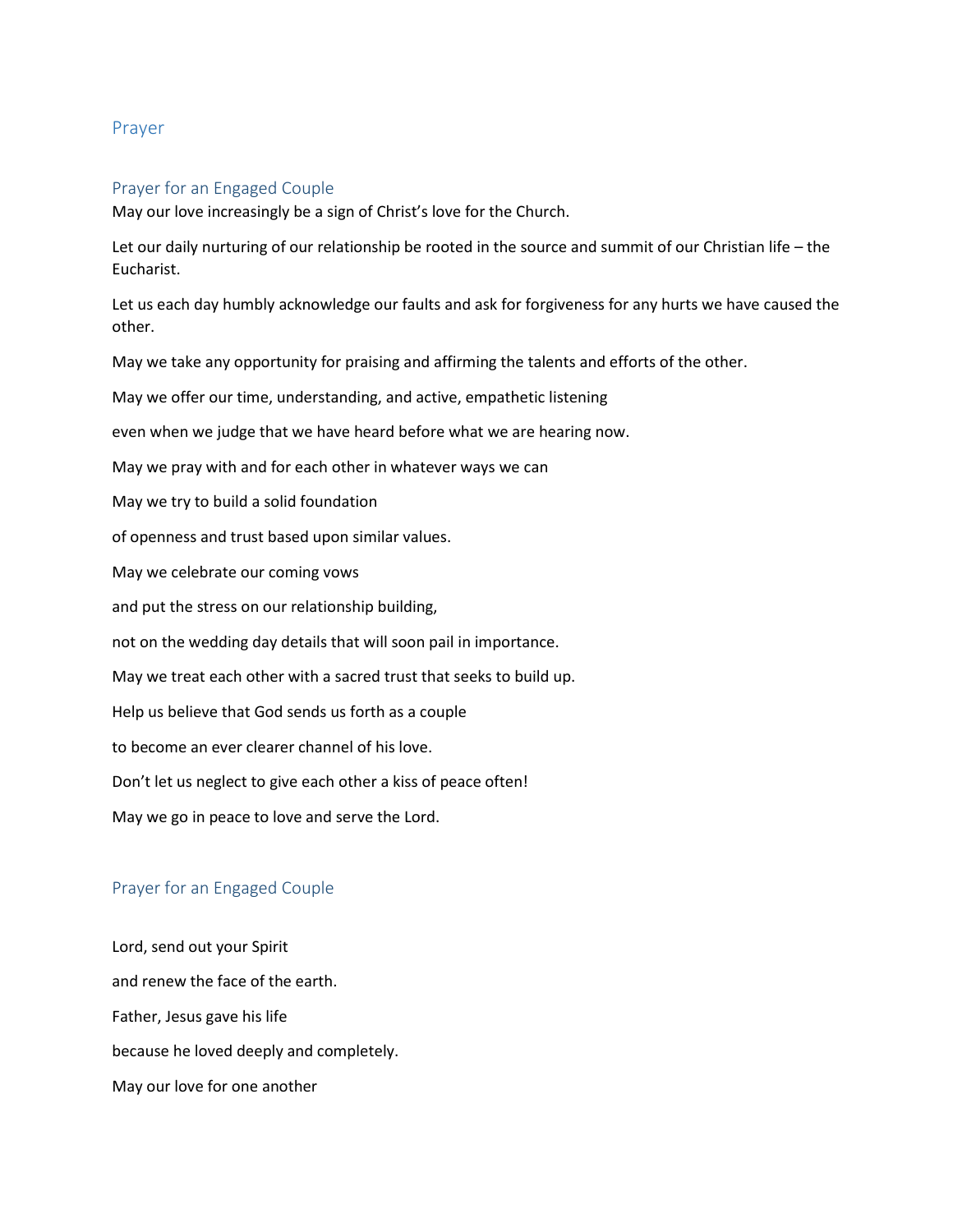be all encompassing and all consuming. Make our love be pleasurable. Make it be as creative as it is stable, as passionate as it is respectful, as gentle as it is strong, so that all who know us will see in our love the hand of you, our creator. If and when we are blessed with children, may they thrive in the passionate and energizing love that has its beginning in the love you have for the world and all its peoples. We ask this through, Jesus, our Lord and brother. Amen.

### Prayer for My Betrothed

Gracious God, Thank you for the blessing of my life and My journey which has brought me to this time of engagement. I marvel in thanksgiving and praise for your love Manifest in our lives as together we say, "Yes". The resounding "yes" to each other and "yes" to all of life. Bless us both during this time of engagement to one another. Prompt us with your Holy Spirit that we may discern in wisdom this path to the sacrament of marriage. We offer this prayer trusting in your divine love, mercy and joy through our Lord Jesus Christ. Amen.